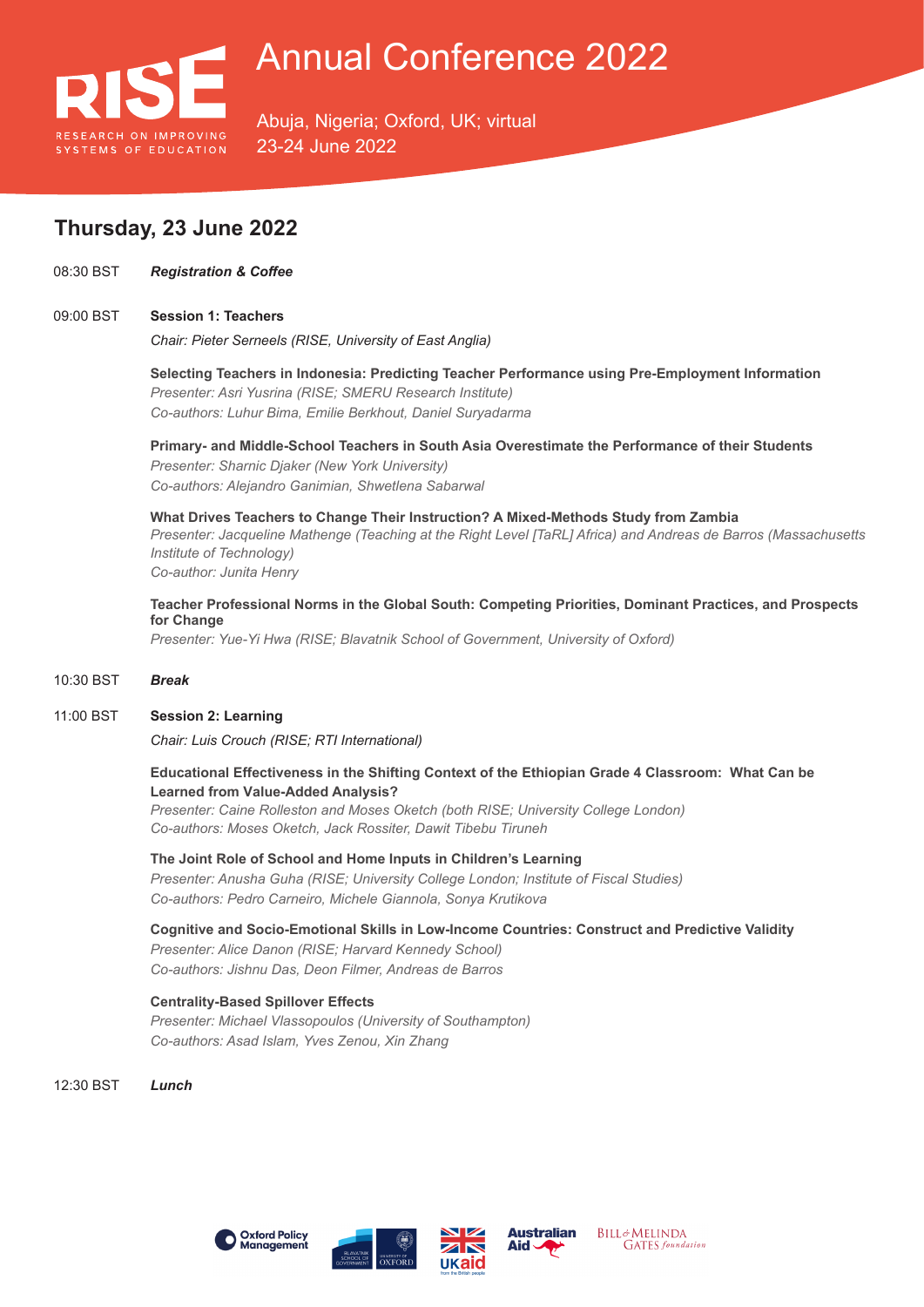

Abuja, Nigeria; Oxford, UK; virtual 23-24 June 2022

# **Thursday, 23 June 2022**

### 13:30 BST **Session 3: Positive and Negative Deviance, and Outliers**

*Chair: Julius Atuhurra (RISE; Blavatnik School of Government, University of Oxford)*

**Is Generalized Impact of Learning Outcomes Explained by Positive Deviance? The Challenge of Social Norms When Scaling of Early Grade Reading Programs** *Presenter: Simon King (RTI International; Institute of Education, University College London) Co-authors: Kellie Betts, Alastair Rodd, Sagar Neupane*

### **Positive Deviance among Sierra Leone's Secondary Schools: A Deep-Dive Study into Pockets of Effective Learning among Secondary Schools in Sierra Leone** *Presenter: Sourovi De (Oxford Policy Management)*

*Co-authors: Diana Ofori-Owusu, Nabil Hudda, Gloria Olisenekwu*

**Do Preschools Add 'Value'? Evidence on Achievement Gaps in Rural India** *Presenter: Sweta Gupta (University College London)*

**Preparation, Practice, and Beliefs: A Machine Learning Approach to Understanding Teacher Effectiveness** *Presenter: Vatsal Nahata (Yale University) Co-authors: Shwetlena Sabarwal, Deon Filmer*

### 15:00 BST *Break*

#### 15:30 BST **Session 4: Long-term Trajectories of Change**

*Chair: Clare Leaver (RISE; Blavatnik School of Government, University of Oxford)*

### **Impact Evaluation of the Free Primary Education Programme in Nigeria and in Neighbouring Beninese Communities**

*Presenter: Léonie Bonou (RISE; African School of Economics) Co-author: Dozie Okoye*

### **The Long-Run Decline of Education Quality in the Developing World**

*Presenter: Justin Sandefur (RISE; Center for Global Development) Co-authors: Alexis Le Nestour, Laura Moscoviz*

**The Wisdom of the International Education Sector's Elders: Lessons for How to Improve Learning** *Presenter: Ben Piper (Bill & Melinda Gates Foundation)*

### **Purpose Driven Education Systems**

*Presenter: Michelle Kaffenberger (RISE; Blavatnik School of Government, University of Oxford) Co-author: Lant Pritchett*

#### 17:00 BST *Break*

### 17:15 BST **Invited Session: My Biggest Lesson Learned**

### *Moderator: Rachel Hinton (UK's Foreign, Commonwealth and Development Office)*

### *Panelists:*

*Ben Piper (Bill & Melinda Gates Foundation) Lant Pritchett (RISE; Blavatnik School of Government, University of Oxford) Masooda Bano (RISE; University of Oxford)*

### 18:30 BST *Drinks Reception*

*To include discussion of 'What next for the RISE Conference network?'*







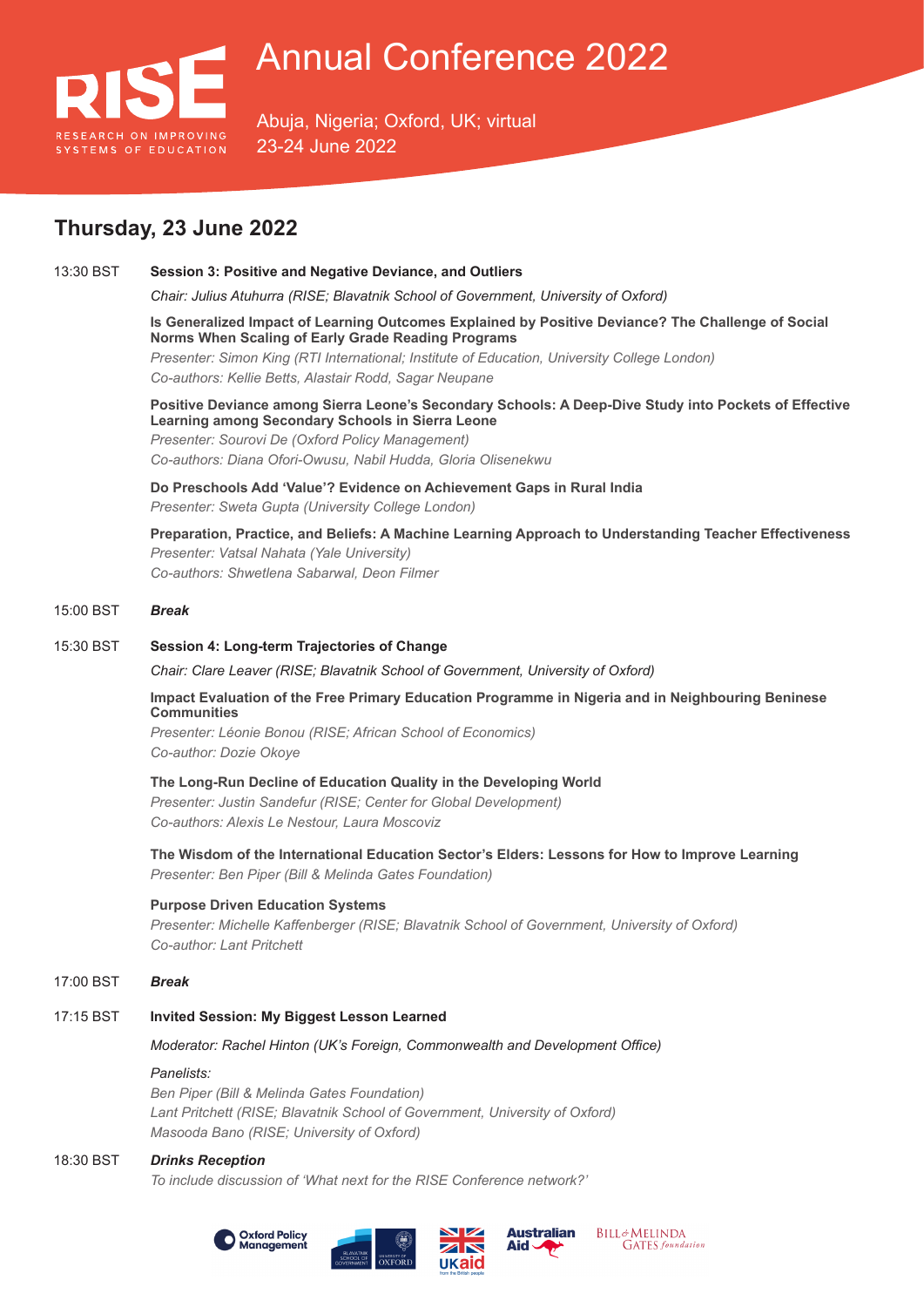

Abuja, Nigeria; Oxford, UK; virtual 23-24 June 2022

## **Friday, 24 June 2022**

08:30 BST *Registration & Coffee*

#### 09:00 BST **Session 5: Political Economy**

*Chair: Yue-Yi Hwa (RISE; Blavatnik School of Government, University of Oxford)*

**Entry Points for Improving Learning Outcomes: Exploring the Practical Value Added of Political Economy Analysis** *Presenter: Brian Levy (Johns Hopkins University)*

**The Political Economy of Education Reforms in Peru 1995-2020** *Presenter: Maria Balarin (GRADE [Grupo de Análisis para el Desarrollo]) Co-author: Mauricio Saavedra*

**The Politics of Reforms to Raise Teacher Quality in Peru: 2000-2021** *Presenter: Barbara Bruns (RISE; Georgetown University; Center for Global Development) Co-authors: Ben Ross Schneider, Jaime Saavedra*

**Curricula that Respond to Local Needs: Analysing Community Support for Islamic and Quranic Schools in Northern Nigeria**

*Presenter: Masooda Bano (RISE; University of Oxford)*

#### 10:30 BST *Break*

11:00 BST **Session 6: Alternative Modalities of Provision**

*Chair: Felipe Barrera-Osorio (RISE; Vanderbilt University)*

**The State by Any Other Name? The Role of Electoral Competition in Bolstering Private Education** *Presenter: Blair Read (Massachusetts Institute of Technology)*

**Children's Accounts of Labelling and Stigmatization in Private Schools in Delhi, India and the Right to Education Act**

*Presenter: Prachi Srivastava (University of Western Ontario) Co-authors: Michael Lafleur*

#### **Can Online Portals Get Marginalised Children into Private Schools? Lessons from India**

*Presenter: Shrikant Wad (The University of Edinburgh) Co-authors: Ankur Sarin*

**Public-Private Partnerships in Education: Evaluating the Education Management Organizations Program in Sindh, Pakistan**

*Presenter: Gul Muhammad Rind (Sukkur IBA University) Co-authors: Dhani Bux Shah*

12:30 BST *Lunch*









**BILL&MELINDA GATES** foundation